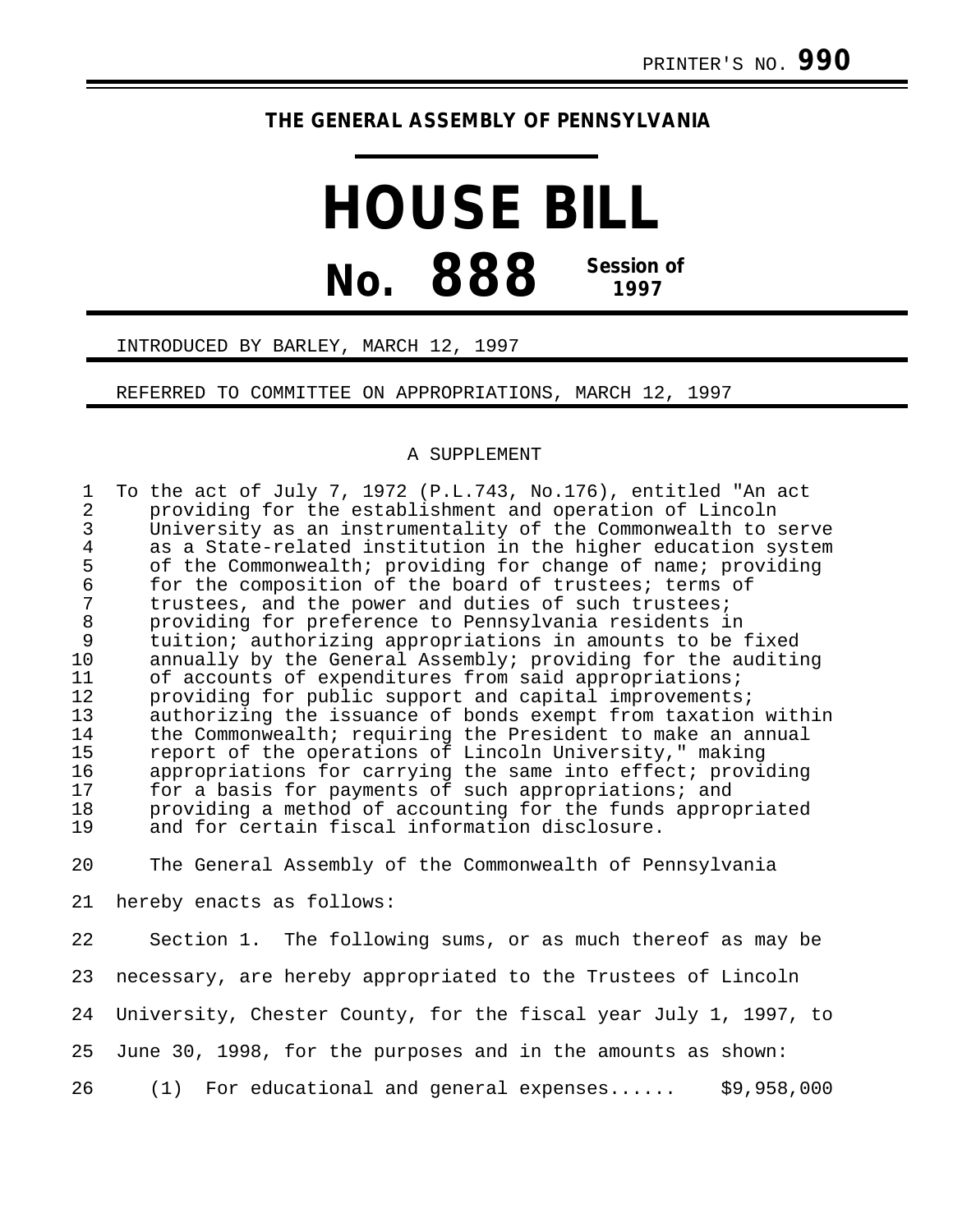2 of disadvantaged students......................... 327,000 3 (3) For the International Affairs Institute... 295,000 4 Section 2. Payments to Lincoln University on account of the 5 appropriations for the items provided in section 1 shall be made 6 on the basis of costs during the fiscal year.

7 Section 3. (a) Payments to Lincoln University of the 8 appropriations provided in section 1 shall be made monthly 9 during the fiscal year.

1 (2) To enhance the recruitment and retention

10 (b) Such monthly payments shall be made in accordance with 11 the provisions of section 2 on the basis of estimated costs. The 12 estimate of costs shall be submitted by Lincoln University to 13 the Secretary of Education, the General Assembly and the State 14 Treasurer not later than 30 days prior to the date on which such 15 payment is to be made.

16 Section 4. (a) Lincoln University shall apply the moneys 17 appropriated by this act only for such purposes as are permitted 18 in this act and shall at all times maintain proper records 19 showing the application of such moneys. Not later than 120 days 20 after the close of the fiscal year to which this act relates, 21 Lincoln University shall file, with the Secretary of Education, 22 the General Assembly and the Auditor General of the 23 Commonwealth, a statement setting forth the amounts and purposes 24 of all expenditures made from moneys appropriated by this act 25 and costs, as provided in section 2, used as a basis for receipt 26 of any appropriation during said fiscal year.

27 (b) Such statement of expenditures and costs shall be 28 reviewed by the Auditor General of the Commonwealth, and he 29 shall have the right, in respect to the moneys appropriated by 30 this act, to audit and disallow expenditures made for purposes 19970H0888B0990 - 2 -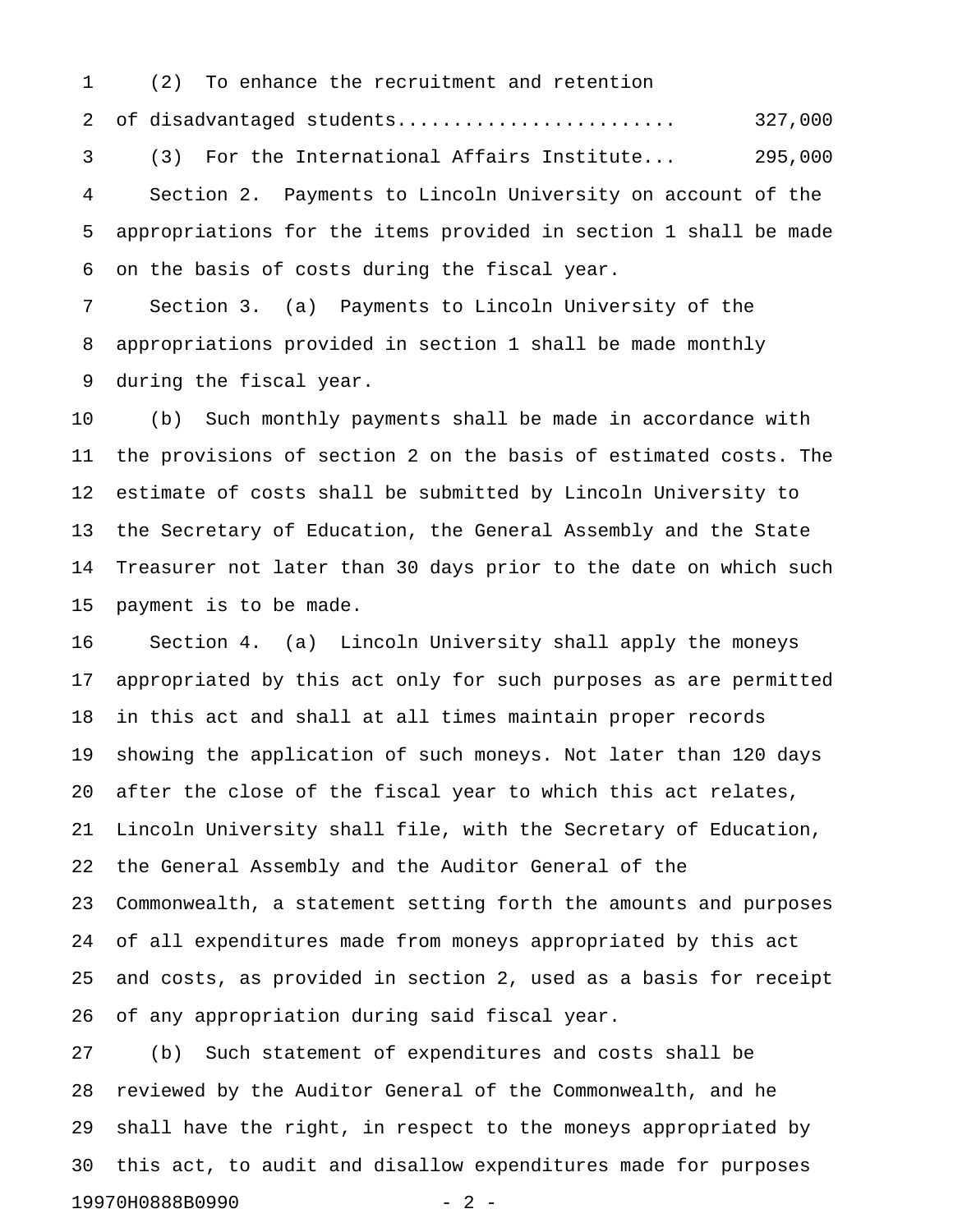1 not permitted by this act and to cause such sums to be recovered 2 and paid by Lincoln University to the State Treasurer. In 3 respect to expenditures made by the university from moneys other 4 than those appropriated by this act, the Auditor General shall 5 have the right to review only, and he shall file annually with 6 the General Assembly such information concerning said 7 expenditures as the General Assembly or any of its committees 8 may require.

9 Section 5. A report shall be submitted to the Governor and 10 the Appropriations and Education Committees of the Senate and 11 House of Representatives and shall include data for all 12 programs. The report, to be submitted prior to September 1, 13 1998, shall cover the 12-month period beginning with the summer 14 term 1997 and shall include:

15 (1) The following counts and distributions for each term 16 during the period:

17 (i) The definitions and numbers of faculty members employed 18 full time, of faculty members employed part time, of full-time 19 students enrolled in graduate courses, of full-time students 20 enrolled in undergraduate courses, of part-time students 21 enrolled in graduate courses and of part-time students enrolled 22 in undergraduate courses.

23 (ii) The total numbers of undergraduate student credit 24 hours, divided into lower division and upper division course 25 levels, and of graduate student credit hours, divided into three 26 course levels--master's, first professional and doctoral.

27 (iii) The number of different courses scheduled by level of 28 instruction and the number of sections of individual instruction 29 scheduled by level of instruction, each further subdivided by 30 two-digit Classification of Instructional Program (CIP) 19970H0888B0990 - 3 -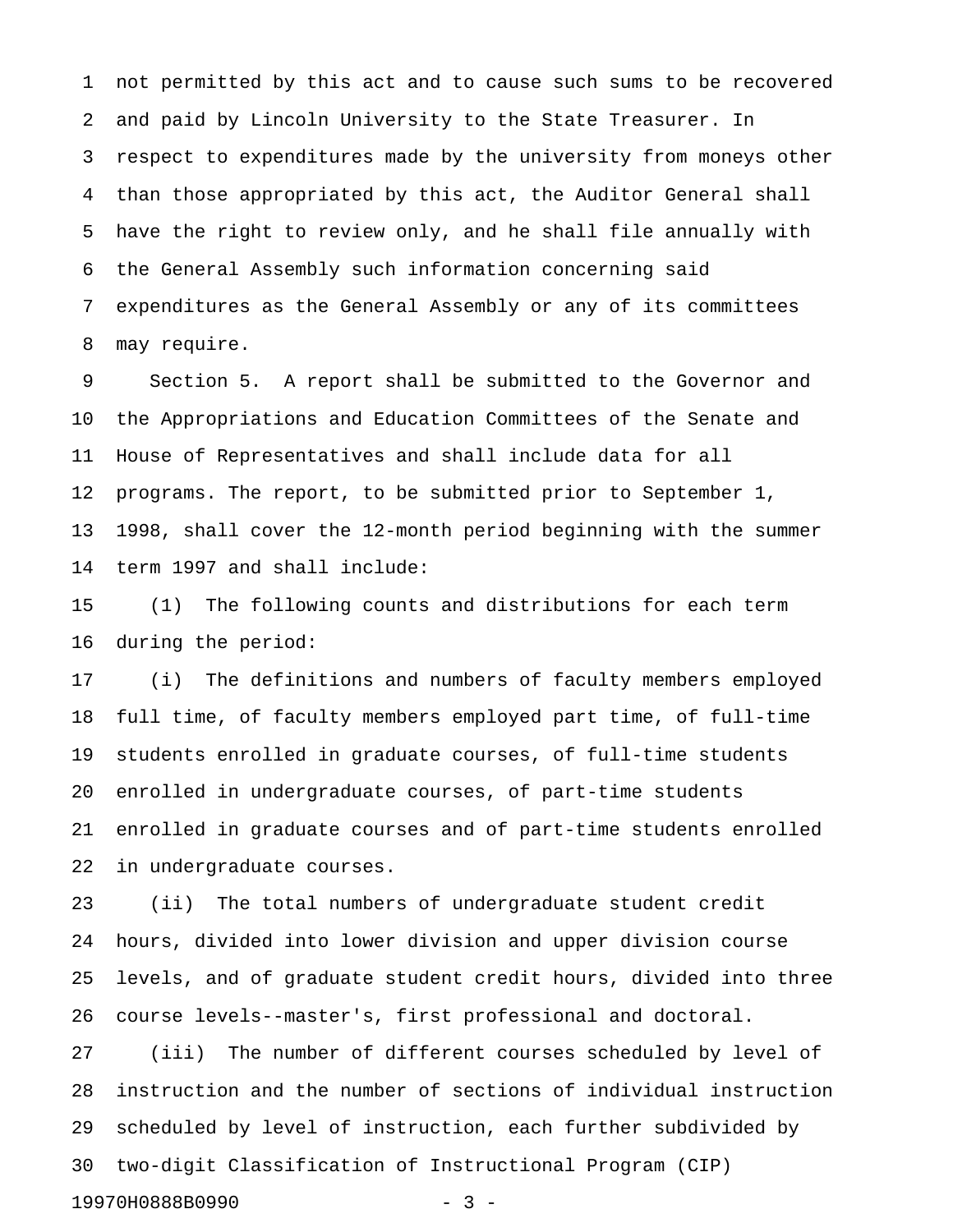1 categories of instructional programs of higher education as 2 defined by the National Center for Education Statistics, United 3 States Department of Education.

4 (iv) The number of terms scheduled and the dates thereof. 5 (2) For the summer term and the following academic year in 6 total and for each two-digit CIP program category, a 7 classification of faculty members or other professional 8 employees by title, including: professor, associate professor, 9 assistant professor, instructor, lecturer, research associate, 10 librarian and academic administrator; faculty members or other 11 professional employees under each title to be subdivided by type 12 of assignment: teaching and nonteaching; and each such set of 13 faculty members or other professional employees to be further 14 subdivided by type of employment: full-time or part-time; and 15 the following aggregates for each such subdivided

16 classification:

17 (i) The number of faculty and other professional employees 18 and their full-time equivalence in instructional and 19 noninstructional functions.

20 (ii) The sum of credits assigned to undergraduate classroom 21 courses and the sum of credits assigned to graduate classroom 22 courses taught, divided into lower division, upper division, 23 master's, first professional and doctoral course levels.

24 (iii) The sum of credits assigned to undergraduate 25 individual instruction courses and the sum of credits assigned 26 to graduate individual instruction courses taught, divided into 27 lower division, upper division, master's, first professional and 28 doctoral course levels.

29 (iv) The sum of undergraduate classroom student credit hours 30 and the sum of graduate classroom student credit hours 19970H0888B0990 - 4 -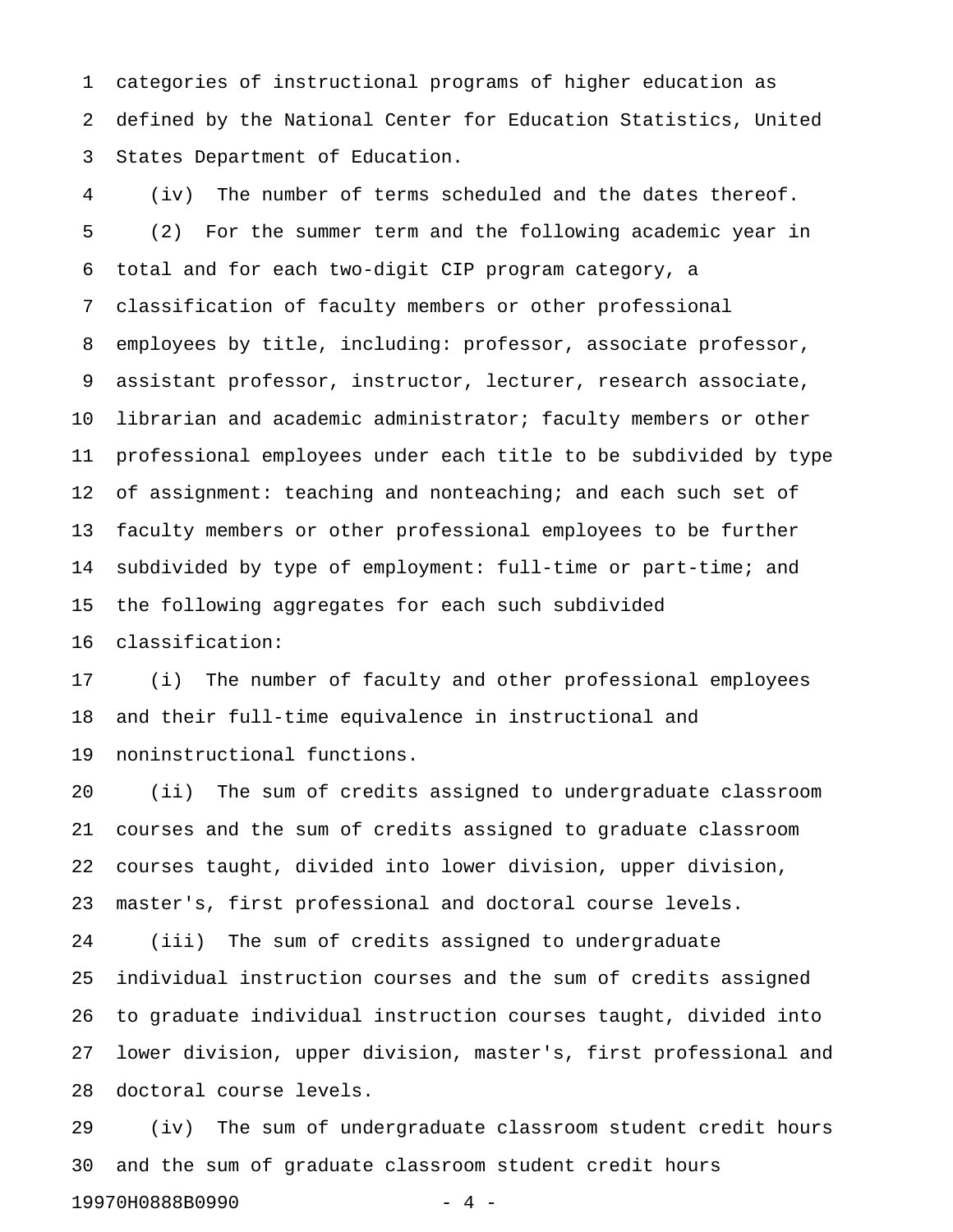1 generated, divided into lower division, upper division,

2 master's, first professional and doctoral course levels.

3 (v) The sum of undergraduate individual instruction student 4 credit hours and the sum of graduate individual instruction 5 student credit hours generated, divided into lower division, 6 upper division, master's, first professional and doctoral course 7 levels.

8 (vi) The total salary paid for instructional functions and 9 for noninstructional functions and the amount of this salary 10 paid for each of these functions from university funds, Federal 11 funds and other funds.

12 (3) For each term of the period covered for each faculty 13 member employed full time identified by two-digit CIP program 14 category and title, the report shall contain an analysis of the 15 average hours per week spent in university-related activities, 16 stating specifically hours spent in undergraduate classroom 17 contact and graduate classroom contact, hours spent in 18 preparation, hours spent in research and hours spent in public 19 service.

20 Section 6. In addition to the requirements in section 5 21 relative to this appropriation, the report covering the 12-month 22 period beginning with the summer term 1997 shall include for all 23 programs of the university:

24 (1) Minimum number of credits required for a baccalaureate 25 degree and for a master's degree.

26 (2) Number of bachelor's degrees, master's degrees, first 27 professional degrees and doctoral degrees awarded in 1993, 1994, 28 1995, 1996, 1997 and estimated 1998.

29 Section 7. (a) The following words and phrases when used in 30 this section shall have the meanings given to them in this 19970H0888B0990 - 5 -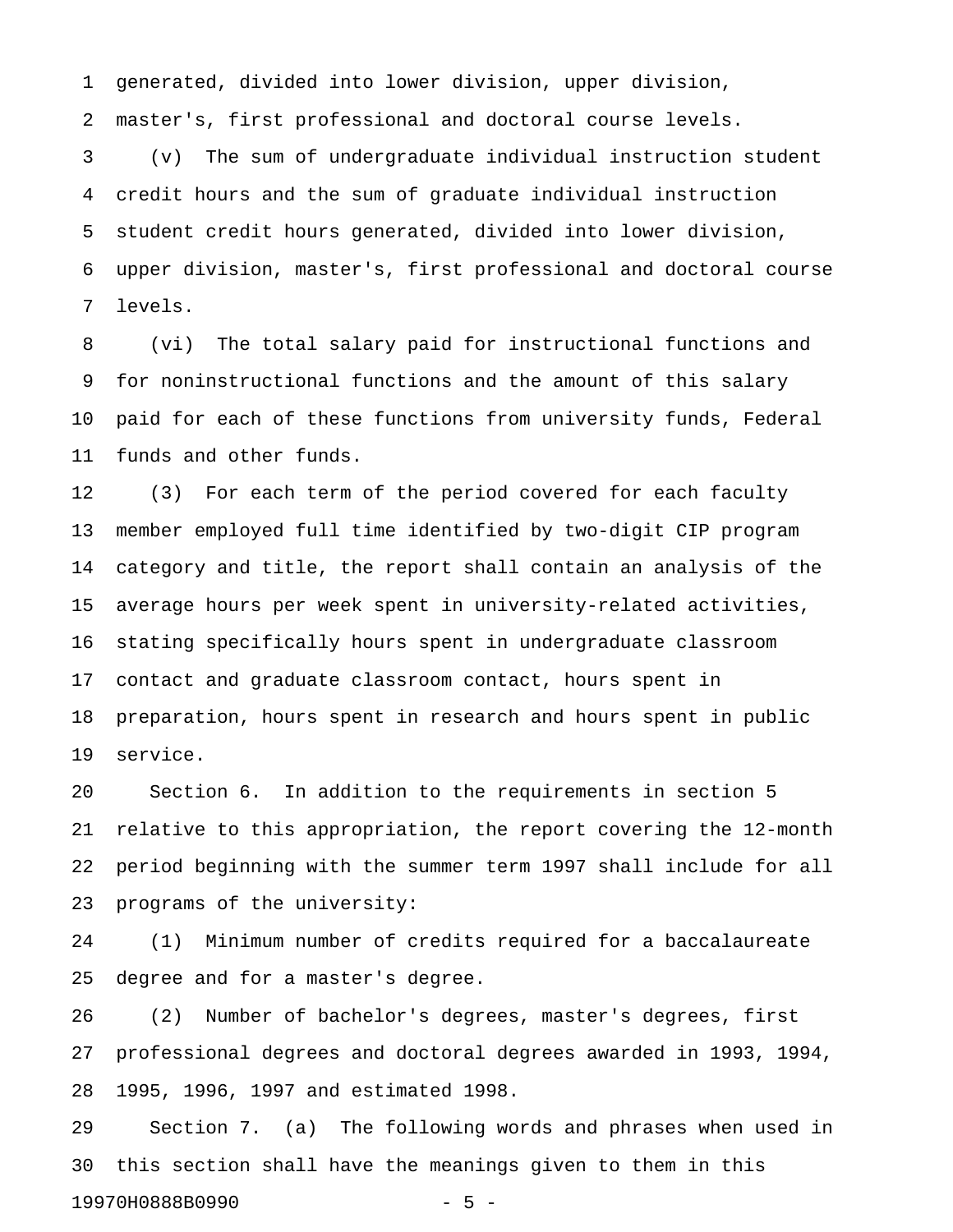1 subsection unless the context clearly indicates otherwise:

2 "Academic and administrative support units." Any 3 organizational entity, as defined in the organizational manual 4 of the university, that reports directly to the president of the 5 university, chief academic officer or vice president, including 6 the office of the president, chief academic officer and vice 7 president.

8 "Expenditures." Disbursements of State appropriations, 9 tuition and fees supporting educational and general categories 10 as defined in the Higher Education Finance Manual, Department of 11 Health, Education and Welfare, 1975, or disbursement, supported 12 by State appropriations, tuition or fees, to support a defined 13 project or program under subsection (b)(3).

14 "Revenue." All State appropriations and tuition and fees. 15 (b) Lincoln University shall disclose the following: 16 (1) Revenue and expenditure budgets of the university's 17 academic and administrative support units for the current fiscal 18 year.

19 (2) The actual revenue and expenditures for the prior year 20 in the same format as the information reported under paragraph 21 (1).

22 (3) For any defined project or program which is the subject 23 of a specific line item appropriation from the General Fund, the 24 university shall disclose the following:

25 (i) Revenue and expenditure budgets of the defined program 26 or project for the current fiscal year.

27 (ii) The actual revenue and expenditures of the defined 28 program or project for the prior year in the same format as the 29 information reported under paragraph (1).

30 (4) The revenue and expenditures of any auxiliary enterprise 19970H0888B0990 - 6 -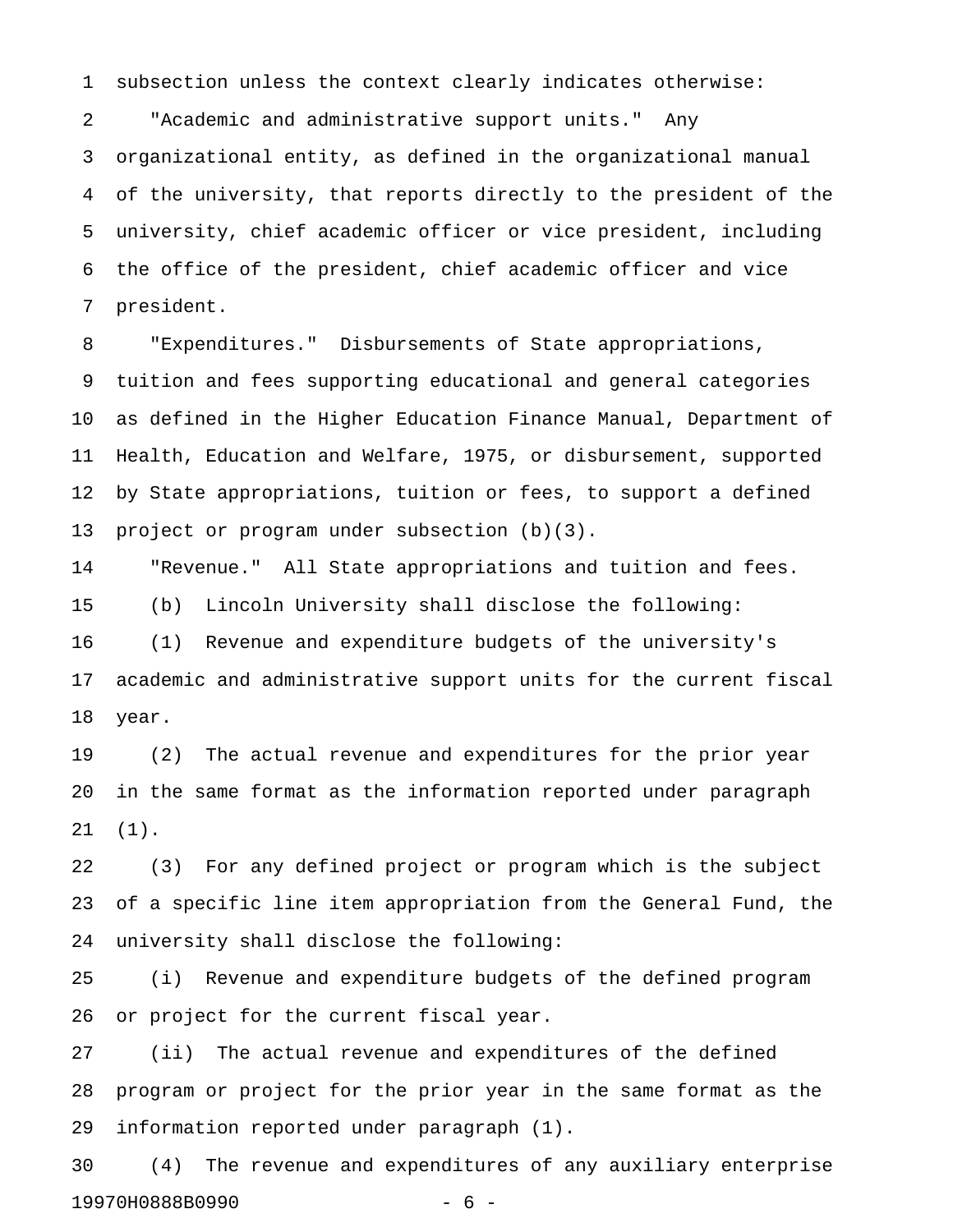1 which is directly funded in whole or in part by tuition or a 2 State appropriation for the current fiscal year.

3 (c) The university shall provide the following additional 4 information for the prior fiscal year for each academic or 5 administrative support unit, for each defined project or program 6 and for any auxiliary enterprise:

7 (1) The number of employees by academic rank and by 8 classification the number of administrators, staff, clerical and 9 technical service employees.

10 (2) Median and mean salary by academic rank and by 11 classification the median and mean salaries of administrators, 12 staff, clerical and technical service employees.

13 (3) Nonsalary compensation as a percentage of salary. 14 Nonsalary compensation shall include, but not be limited to, 15 medical benefits, life insurance benefits, pension benefits, 16 leave benefits, employer Social Security payments and workers' 17 compensation benefits.

18 (4) A statement of the university's retirement policies. 19 (5) A policy statement relating to a reduction of tuition 20 for employees' family members.

21 (6) A list of purchase of service contracts which exceed 22 \$1,000 by category of service, including, but not limited to, 23 legal, instructional, management, accounting, architecture, 24 public relations and maintenance. The list shall contain the 25 name and address of the contractor, a statement of the nature of 26 the duties of the contractor and the academic and administrative 27 support unit for which the duties are performed. If a purchase 28 of service contract exceeds 10% of the total aggregate 29 expenditure of the contract category per academic or 30 administrative support unit, then the contracted amount shall 19970H0888B0990 - 7 -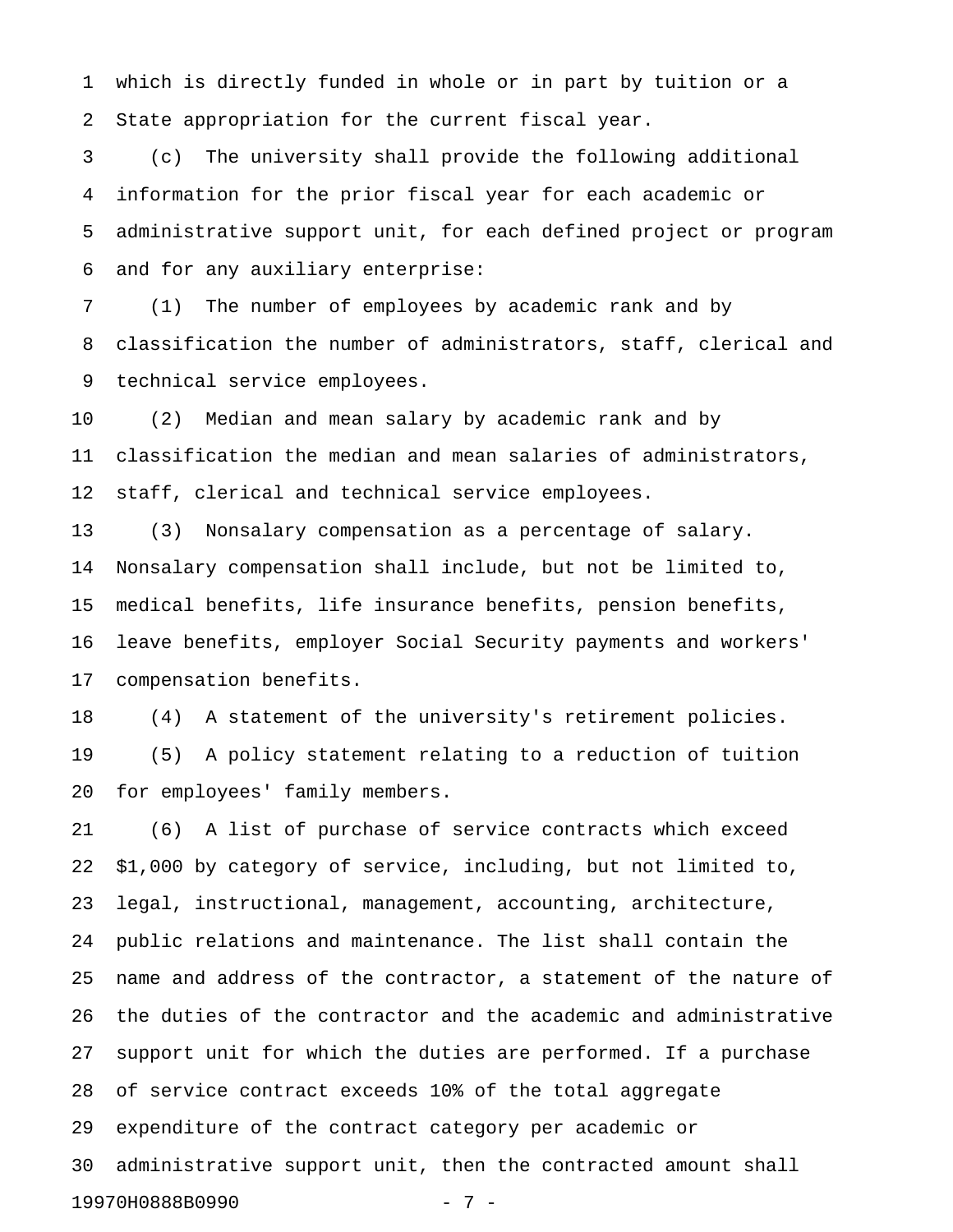1 also be listed.

2 (7) A list of purchase of goods contracts which exceed 3 \$1,000. The list shall contain the name and address of the 4 contractor and a list of the goods purchased and the academic or 5 administrative support unit for which such goods were 6 contracted. If a purchase of goods contract exceeds 10% of the 7 total aggregate expenditure per academic or administrative 8 support unit, then the contracted amount shall also be listed. 9 (8) A list by academic or administrative support unit in the 10 aggregate, of the expenses of travel, subsistence and lodging, 11 whether provided or reimbursed.

12 (d) The university shall submit a report of the information 13 under subsections (b) and (c) to the Education Committee of the 14 Senate and the Appropriations Committee of the Senate and the 15 Education Committee of the House of Representatives and the 16 Appropriations Committee of the House of Representatives. In 17 addition, the university shall submit a copy of the report to 18 each of the following:

19 (1) Governor's Office.

20 (2) Secretary of Education.

21 (3) State Treasurer.

22 (4) Auditor General.

23 (5) Joint State Government Commission.

24 Each such institution shall maintain a copy of the report in the 25 institution's library and shall submit a copy to each of the 26 four State regional library resource centers.

27 (e) A university's report required to be submitted under 28 this section shall be submitted within 180 days of the close of 29 the university's current fiscal year.

30 (f) The Joint State Government Commission shall develop a 19970H0888B0990 - 8 -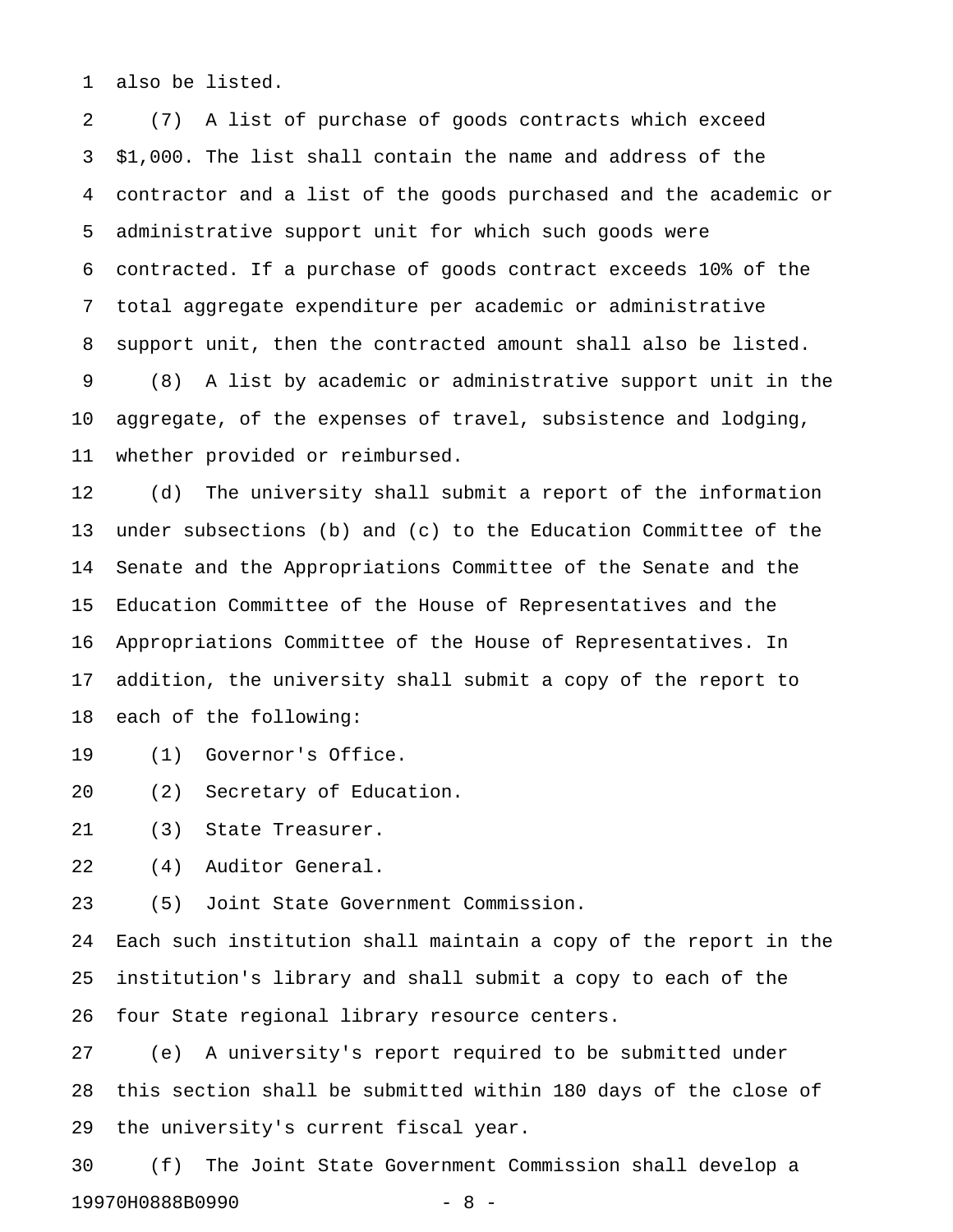1 statistical comparison analysis recognizing differences in 2 missions from the reports made under this section. A majority of 3 the members of the commission may request additional 4 documentation, except for salary or identity of individuals, 5 necessary to complete the comparative analysis. The comparison 6 shall be provided to the Education Committee of the Senate and 7 the Appropriations Committee of the Senate and the Education 8 Committee of the House of Representatives and the Appropriations 9 Committee of the House of Representatives and the four State 10 regional libraries.

11 (g) The university shall make a copy of the minutes of each 12 public meeting of the institution's board of trustees, as well 13 as a copy of the institution's integrated postsecondary 14 education data systems report, available for public inspection 15 in the institution's library.

16 Section 8. The Lincoln University shall provide full, 17 complete and accurate information as may be required by the 18 Department of Education or the majority chairman or the minority 19 chairman of the Appropriations Committee of the Senate or the 20 majority chairman or the minority chairman of the Appropriations 21 Committee of the House of Representatives.

22 Section 9. Lincoln University shall report its revenues and 23 expenditures and present its financial statements required under 24 the provisions of this act in accordance with generally accepted 25 accounting principles and procedures for educational 26 institutions as set forth in the "Higher Education Finance 27 Manual, United States Department of Health, Education and 28 Welfare (1975)" and the "Commonwealth of Pennsylvania Budget 29 Instructions for the State System of Higher Education, State-30 Related Universities and Non-State-Related Colleges and 19970H0888B0990 - 9 -